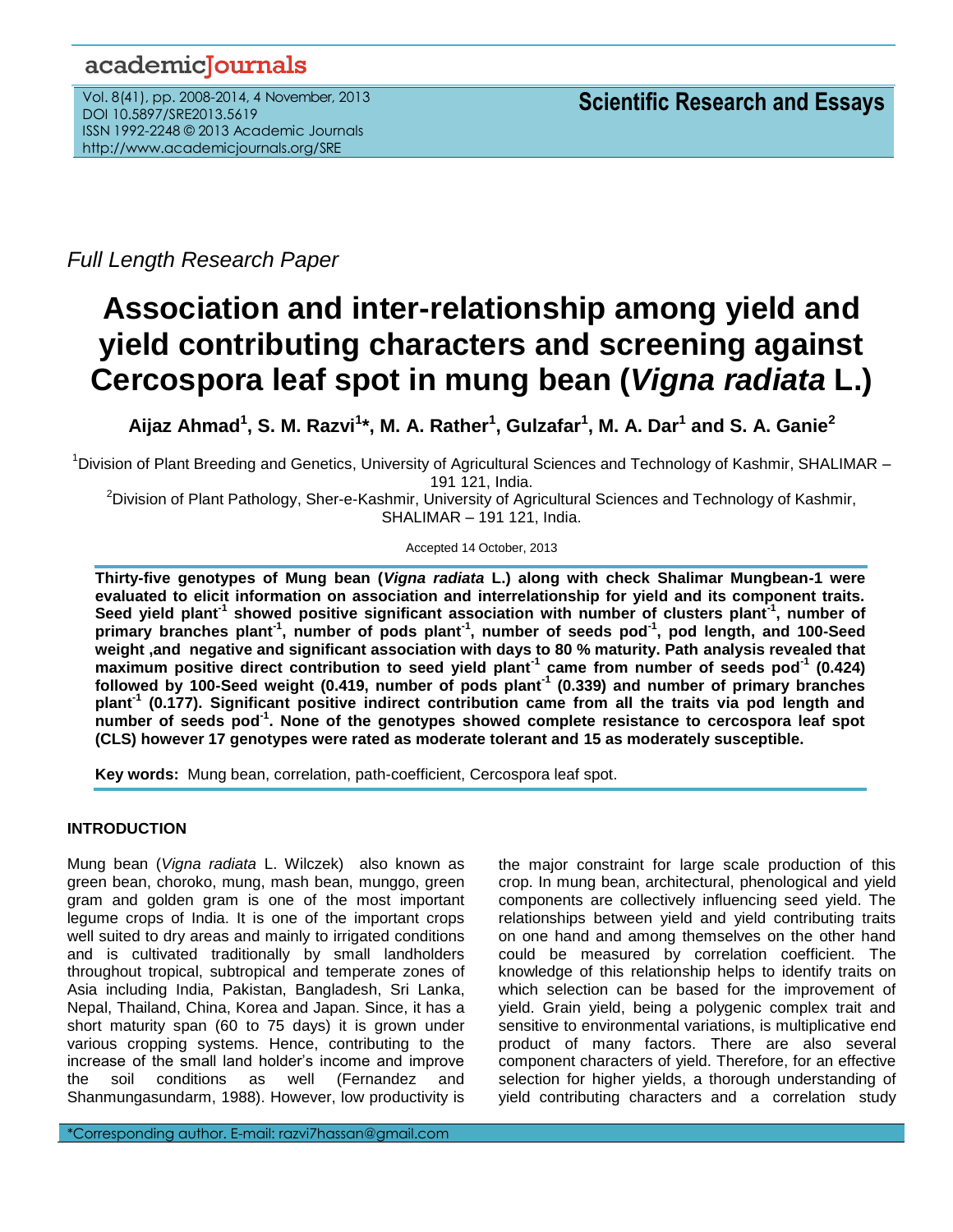involving these characters and yield is necessary. It is also necessary to examine whether the effects of different components of yield and other traits on yield are direct or indirect and to what extent. Under such circumstances the path coefficient analysis provides an effective mean of finding direct and indirect causes of an association. Therefore the present investigation was undertaken to study the inter-relationship among yield and its contributions in mung bean.

#### **MATERIAL AND METHODS**

An experiment was carried out at experiential farm of Division of Plant Breeding and Genetics, SUAST-K Shalimar Srinagar. 35 genotypes of mung bean including Shalimar mung-1 as check were evaluated in a randomized complete block design (RBD) with 3 replications during *kharif* 2011. Each experimental plot comprised two rows each of 3 m length, with 30 and 10 cm inter- and intra row spacing. Recommended agronomic package of practices were followed to raise a healthy crop. Observations were recorded on eleven morpho-agronomic, yield and quality traits *viz.,* days to 50% flowering, Number of clustersplant<sup>-1</sup>, Number of primary branches plant<sup>-1</sup>, Number of pods plant<sup>-1</sup>, Pod length (cm), days to 80% maturity, plant height (cm), number of seeds  $pod^{-1}$ , 100-seed weight (g), Seed yield plant<sup>-1</sup> (g) and protein content (%). Ten competitive representative plants were selected at random from each experimental plot in each replication and tagged for recording the observations. The genotypic and phenotypic correlation coefficients were estimated by the methodology advocated by Al-Jibouri et al. (1958) and direct and indirect effects were obtained according to the procedure proposed by Dewey and Lu (1959).

#### **Reaction to cercospora leaf spot**

Thirty five genotypes of mung bean procured from dry land (Karewa) Agriculture Research Station, Budgam, were laid in RBD with 03 replication having inter-row and inter-plant spacing of 30  $\times$ 10 cm, respectively. One local susceptible cultivar included in the screening programme was also sown around the experimental blocks to ensure presence of abundant and uniform inoculum in the field. Five leaves were collected at pod physiological maturity stage from each of the ten randomly selected mung bean plants from each replication for assessing disease reaction. In all 150 leaves of each genotype were assessed for percent disease incidence and intensity.

Percent disease incidence was calculated as under:

 Number of diseased leaves Disease incidence (%) = x 100 Total number of leaves

Per cent disease intensity was calculated by adopting Ahmad and Ahmad (2000) scale with slight modification and leaves grouped into six categories where 0= No infection, 1= one spot to 20% diseased area,  $2 = 21$  to 40% diseased area,  $3 = 41$  to 60% diseased area,  $4 = 60$  to 75 % diseased area and  $5 =$  above 75 % diseased area. Percent disease intensity was calculated by using the formula:

$$
Disease intensity (%) = \frac{\Sigma (nv)}{NG} \times 100
$$

Where:

n = number of leaves in a category  $v =$  category value  $N =$  total number of leaves  $G =$  maximum rating (scale)

The genotypes were categorized into five different reaction groups on the basis of percent disease intensity on leaves as per the scale given by Sindhan et al. (1999) as show in Table 1.

# **RESULTS AND DISCUSSION**

### **Analysis of variance and association among traits**

The analysis of variance revealed highly significant differences for all characters under study among the 35 genotypes, indicating the presence of sufficient variability in the material tested (Table 1). Perusal of Table 2 revealed that days taken to 50% flowering exhibited significant and positive correlation with days to 80% maturity at both genotypic and phenotypic levels suggesting that number of days to flowering can be used as a criterion for selecting genotypes with short life span by selecting for fewer number of days to flowering (Vir and Gupta, 2002). Days to 80% maturity revealed significant and negative correlation with number of seeds pod<sup>-1</sup> and protein content at both the levels. Number of .<br>clusters plant<sup>-1</sup> revealer positive and significant correlation with number of primary branches plant<sup>1</sup>, number of pods plant<sup>-1</sup>, number of seeds pod<sup>-1</sup> and seed yield plant<sup>-1</sup> but was significant and negatively correlated with 100-seed weight These reports were in agreement with the earlier reports in mung bean (Vikas et al., 1999; Afiah and Muhammad, 2000; Rajan et al., 2000 and Kumar et al., 2004). Number of primary branches plant<sup>-1</sup> had significant and positive correlation with number of pods plant<sup>-1</sup>, number of seeds pod<sup>-1</sup>, and seed yield plant<sup>-1</sup> 1 at both the levels but it was significant and negatively correlated with 100-seed weight. Number of pods plant exhibited positive and significant correlation with number of seeds  $pod^{-1}$  and seed yield plant<sup>1</sup> at both the levels while it was significant and negatively correlated with 100-seed weight at both genotypic and phenotypic levels. Similar results were observed in mung bean by Upendra et al. (2005), Wani et al. (2007) and Rahim et al. (2010). Pod length had significant and positive correlation with number of seeds  $pod^{-1}$ , 100 seed weight and seed yield plant<sup>1</sup> at both the levels but significant and negatively correlated with plant height. Number of seeds  $pod^{-1}$ revealed positive and significant correlation with number of clusters plant<sup>-1</sup>, number of primary branches plant<sup>-1</sup>, pods plant<sup>-1</sup>, pod length and seed yield plant<sup>-1</sup> but negative and significant correlation with days to 80% maturity at both levels. 100-seed weight is significant and positively correlated with pod length at both the levels but negatively correlated with number of clusters plant<sup>-1</sup> found to have positive and significantly association with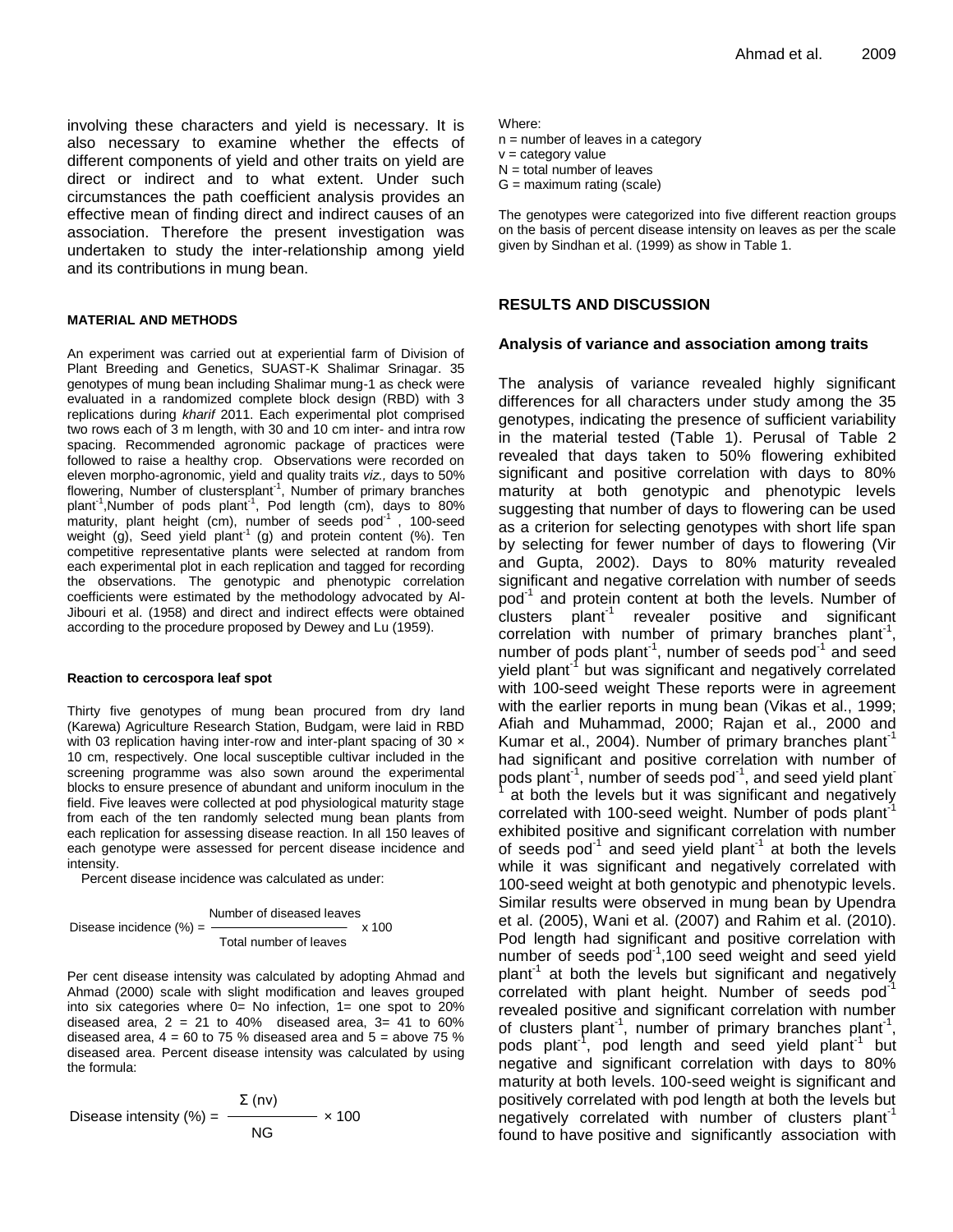**Table 1.** Analysis of variance for quality, yield and yield component traits in mung bean (*Vigna radiata* L. Wilczek).

|                     | d.f | Mean square           |                      |                                     |                          |                                                |                                 |  |  |
|---------------------|-----|-----------------------|----------------------|-------------------------------------|--------------------------|------------------------------------------------|---------------------------------|--|--|
| Source of variation |     | Days to 50% flowering | Days to 80% maturity | No. of clusters plant <sup>-1</sup> |                          | No. of primary<br>branches plant <sup>-1</sup> | No. of Pods plant <sup>-1</sup> |  |  |
|                     |     | (1)                   | (2)                  |                                     | (3)                      | (4)                                            | (5)                             |  |  |
| Replication         |     | 4.40                  | 1.60<br>0.03         |                                     | 0.20                     | 0.21                                           |                                 |  |  |
| Treatment           | 34  | 86.63**               | 199.09**             | $3.52**$                            |                          | $0.81***$                                      | 56.84**                         |  |  |
| Error               | 68  | 2.04                  | 3.81                 | 0.10                                |                          | 0.10                                           | 1.43                            |  |  |
| Source of variation | d.f | Pod length (cm)       | Plant height (cm)    | No. of<br>Seeds pod <sup>-1</sup>   | 100 - seed weight<br>(g) | Seed yield plant <sup>-1</sup>                 | Protein content (%)             |  |  |
|                     |     | (6)                   | (7)                  | (8)                                 | (9)                      | (10)                                           | (11)                            |  |  |
| Replication         | າ   | 0.01                  | 7.52                 | 0.15                                | 0.11                     | 0.28                                           | 0.001                           |  |  |
| Treatment           | 34  | $2.06**$              | 1014.45**            | $2.60**$                            | $1.05***$                | $3.05***$                                      | $0.74***$                       |  |  |
| Error               | 68  | 0.05                  | 8.20                 | 0.04                                | 0.03                     | 0.55                                           | 0.11                            |  |  |

\*, \*\* Significant at 5 and 1 per cent levels respectively.

all other traits except days to 50% flowering, days to 80% maturity, plant height and 100-seed weight. Positive and significant correlations of seed yield with number of clusters plant<sup>-1</sup>, number of branches plant<sup>1</sup>, number of pods plant<sup>1</sup>, pod length and number of seed pod<sup>-1</sup> had also been reported by Kumar et al. (2004), Rao et al. (2006), Wani et al. (2007), Hakim (2008) and Rahim et al. (2010). Protein content did not reveal any significant correlation with the important economic character that is, seed yield plant<sup>-1</sup>. Similar trend was found with other traits except negative and significant association with days to 80% maturity.

The correlations at the phenotypic level were similar in direction though lower in magnitude as compared to genotypic correlations. Higher magnitude of genotypic correlation coefficients among different characters in mung bean has also been reported by Rao et al. (2006), Wani et al. (2007) and Hakim (2008). Higher magnitude of genotypic correlation helps in selection of

genetically controlled characters and gives a better response for seed yield improvement that would be expected on the basis of phenotypic associations alone (Robinson, 1966).

Johnson et al. (1955) proposed that besides genotypic and phenotypic variances, estimation of genotypic and phenotypic correlations are also important for the improvement of a trait as these parameters provides an understanding of relationship between different traits. Newell and Eberhart (1961) observed that when two characters are showing negative association at both phenotypic and genotypic levels, simultaneously selection for the improvement of these characters becomes difficult and accordingly a judicious breeding programme need to be drawn up. Adams (1967) reported that negative association between developing traits may arise from the development of one character at the cost of the suppression of the other, because of competition for common resources for development of a plant and its component traits.

# **Cause and effect relationship (path coefficient analysis)**

Seed yield is a polygenic trait hence direct selection for this character may often be misleading. The components that determine the yield are the best indices for selection. Therefore, knowledge of the association between important yield attributes and seed yield may help the breeder to identify suitable donors for any successful breeding programme. Path analysis can provide an effective means of partitioning the correlation coefficient into direct and indirect effects.

Considering the direct effect of each character on seed yield, (Table 3) number of seeds pods<sup>-1</sup> had the highest positive direct effect (0.42), followed by 100-seed weight (0.41) and number of pods plant<sup>-1</sup> (0.33). Number of clusters plant<sup>-1</sup> and pod length recorded low positive direct effect, while number of primary branches plant<sup>-1</sup> exhibited a moderate direct effect. The indirect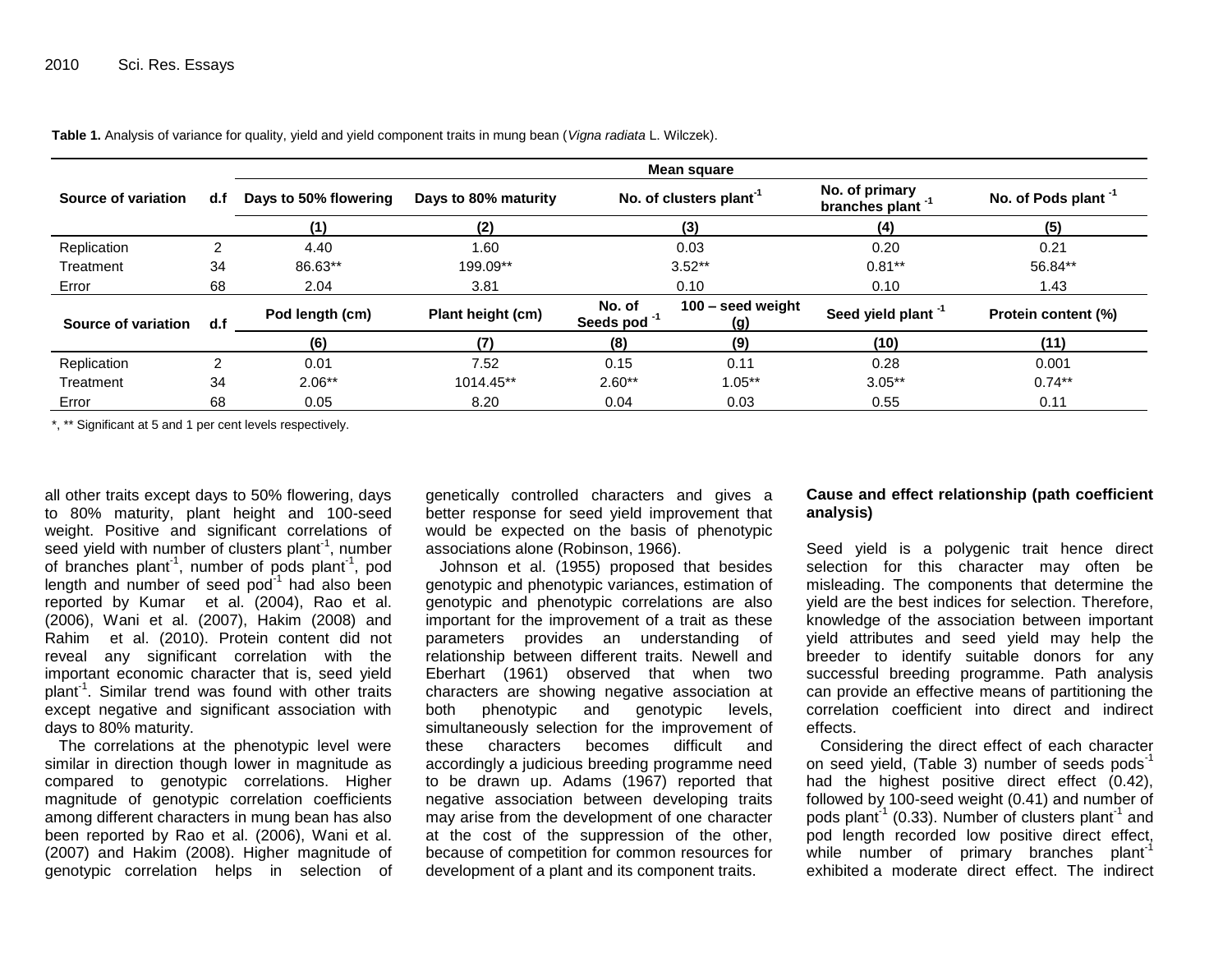| <b>Traits</b>                               | Days to<br>50%<br>flowering | Days to<br>$80\%$<br>maturity | No. of<br>clusters<br>plant <sup>-1</sup> | No. of<br>primary<br>branches<br>plant <sup>-1</sup> | No. of<br>pods<br>plant <sup>-1</sup> | Pod<br>length<br>(cm) | <b>Plant</b><br>height<br>(cm) | No. of<br><b>Seeds</b><br>pod <sup>-</sup> | 100- seed<br>weight<br>( g) | Seed<br>yield<br>plant <sup>-1</sup><br>(g) | <b>Protein</b><br>content<br>$(\%)$ |
|---------------------------------------------|-----------------------------|-------------------------------|-------------------------------------------|------------------------------------------------------|---------------------------------------|-----------------------|--------------------------------|--------------------------------------------|-----------------------------|---------------------------------------------|-------------------------------------|
| Days to 50% flowering                       | $\overline{\phantom{0}}$    | $0.6125**$                    | 0.0858                                    | $-0.1136$                                            | $-0.0121$                             | $-0.0192$             | 0.1069                         | $-0.1351$                                  | $-0.0805$                   | $-0.0731$                                   | $-0.2121$                           |
| Days to 80% maturity                        | $0.6030**$                  | $\overline{\phantom{a}}$      | $-0.1173$                                 | $-0.2505$                                            | $-0.2240$                             | 0.0243                | $-0.1838$                      | $-0.3846*$                                 | 0.0396                      | $-0.2134$                                   | $-0.4839**$                         |
| No. of clusters plant <sup>-1</sup>         | 0.0793                      | $-0.1003$                     | $\sim$                                    | $0.7815**$                                           | $0.8924**$                            | 0.2931                | $-0.0192$                      | $0.6248**$                                 | $-0.3825**$                 | 0.6368**                                    | 0.0823                              |
| No. of primary branches plant <sup>-1</sup> | $-0.0984$                   | $-0.2008$                     | 0.6674**                                  | $\overline{\phantom{a}}$                             | 0.9392**                              | 0.1285                | 0.0920                         | $0.6472**$                                 | $-0.3403*$                  | 0.6899**                                    | $-0.0942$                           |
| No. of pods plant <sup>-1</sup>             | $-0.0134$                   | $-0.2084$                     | $0.8840**$                                | $0.8193**$                                           | $\overline{\phantom{0}}$              | 0.2945                | 0.0265                         | $0.7381**$                                 | $-0.3406*$                  | $0.7599**$                                  | 0.0159                              |
| Pod Length (cm)                             | $-0.0203$                   | 0.0158                        | 0.2828                                    | 0.1174                                               | 0.2836                                | $\sim$                | $-0.3446*$                     | $0.4959**$                                 | $0.4173**$                  | $0.6146**$                                  | $-0.0055$                           |
| Plant height (cm)                           | 0.1021                      | $-0.1798$                     | $-0.0164$                                 | 0.0737                                               | 0.0269                                | $-0.3309*$            | $\sim$                         | $-0.1037$                                  | $-0.3572*$                  | $-0.2059$                                   | $-0.0207$                           |
| No. of seeds Pod <sup>-1</sup>              | $-0.1341$                   | $-0.3638*$                    | 0.5933**                                  | $0.5137**$                                           | 0.7008**                              | $0.4652**$            | $-0.1014$                      | $\blacksquare$                             | 0.0838                      | 0.9089**                                    | 0.2009                              |
| 100-Seed weight (g)                         | $-0.0546$                   | 0.0407                        | $-0.3562*$                                | $-0.2844$                                            | $-0.3238*$                            | $0.4052*$             | $-0.3371*$                     | 0.0750                                     | $\overline{\phantom{0}}$    | 0.2910                                      | 0.1590                              |
| Seed yield plant <sup>-1</sup> (g)          | $-0.0688$                   | $-0.2044$                     | $0.6186**$                                | $0.5717**$                                           | $0.7380**$                            | 0.5923**              | $-0.2018$                      | $0.8877**$                                 | 0.2792                      |                                             | 0.1631                              |
| Protein content (%)                         | $-0.2039$                   | $-0.4698**$                   | 0.0789                                    | $-0.0813$                                            | 0.0157                                | $-0.0048$             | $-0.0202$                      | 0.1893                                     | 0.1483                      | 0.1595                                      | $\overline{\phantom{0}}$            |

**Table 2.** Genotypic (above diagonal) and Phenotypic (below diagonal) correlation coefficient for quality, yield and yield component traits in mung bean (*Vigna radiata* L. Wilczek).

\*, \*\* Significant at 5 and 1 per cent level respectively.

effects of number of clusters plant $^{-1}$  via number of pods plant<sup>-1</sup> (0.30) was high and positive followed by number of primary branches plant<sup>1</sup> (0.13), while it was high and negative via 100-seed weight. Number of primary branches plant<sup>1</sup> had the highest positive in direct effect via number of pods  $p$ lant<sup>-1</sup> (0.31) followed by number of seeds  $\text{pod}^1$  (0.27). Number of pods plant<sup>-1</sup> showed high and positive direct effect on seed yield via. Number of seeds  $pod^{-1}$  (0.31) followed by number of primary branches plant<sup>-1</sup> (0.16). Indirect effect of pod length on seed yield was positive and high plant height and pods plant<sup>1</sup>. Plant height had significant and positive correlation with 100-seed weight but significant and negative correlation with pod length. Positive and significant association has been reported in mung bean for plant height with 100-seed weight. Seed vield plant<sup>-1</sup> was via number of seeds  $pod^{-1}$  (0.21) followed by 100seed weight (0.17). 100-seed weight showed

negative indirect effects on seed yield via all the traits except pod length (0.03) and number of seeds pod<sup>-1</sup> (0.03). Reddy et al. (1994) observed that number of pods plant<sup>1</sup>, number of pods cluster<sup>1</sup> and number of seeds pod<sup>1</sup> had strong positive direct effect on seed yield. Byregoda et al. (1997) and Gill et al. (2000) reported high direct effect of number of pods plant<sup>-1</sup>, number of seeds pod<sup>-1</sup> and 100-seed weight on seed yield plant<sup>-1</sup>. It may therefore be argued that if other characters are held constant, an increase in these characters which are showing positive and direct effect with seed yield individually would be reflected in increased seed yield.

#### **Disease response**

Thirty five genotypes assessed for the occurrence of *Cercospora* leaf spot disease under natural conditions were arbitrarily categorized into different reaction groups on the basis of percent disease intensity. The data collected on differential response (Tables 4 and 5) revealed that none of the genotypes exhibited tolerant reaction to the pathogen. The genotypes were either moderately tolerant or susceptible to pathogen infection to varying extents. There existed a significant difference in disease intensity among different genotypes which ranged between 5.2 to 32.5% (Table 4). The maximum disease intensity of 30.81, 31.4 and 32.5% was recorded on genotypes SKUM-110, SKUM-114, SKUM-133 respectively. The disease intensity was next highest on SKUM-131, SKUM-127 and SKUM-125 exhibiting intensities of 26.6, 26.0, 25.8 and 25.4% respectively. Least disease intensity of 5.2, 5.6 and 5.7 per cent was recorded on genotypes SKUM-101, SKUM-103, SKUM-105 and SKUM-106, respectively.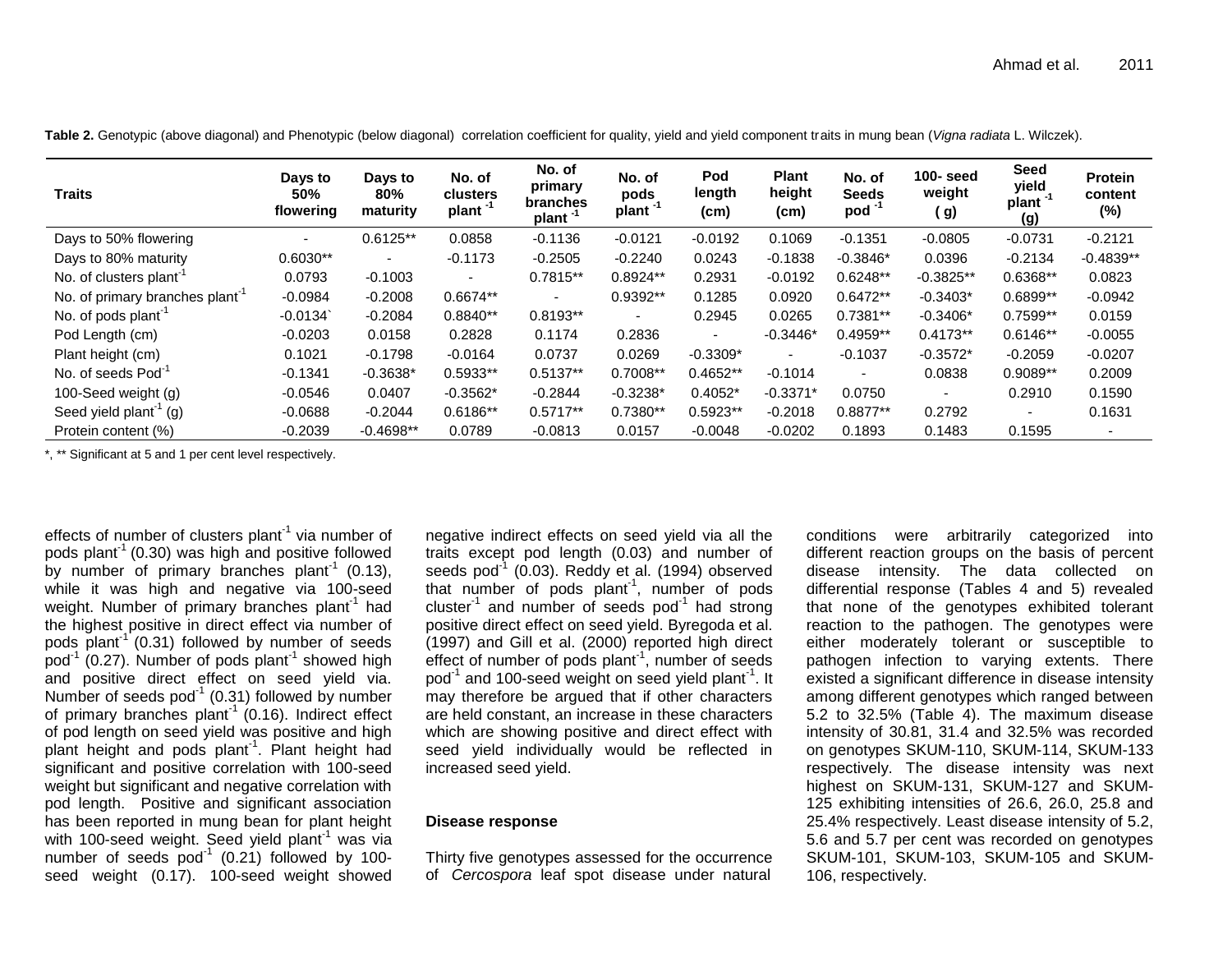| <b>Traits</b>                               | No. of clusters<br>plant <sup>-1</sup> | No. of primary branches<br>plant | No. of pods<br>plant <sup>-</sup> | Pod<br>length<br>(c <sub>m</sub> ) | No. of Seeds<br>$pod^{-1}$ | <b>100-Seed</b><br>weight (g) | <b>Genotypic correlation</b><br>coefficient with seed<br>yield plant <sup>-1</sup> |
|---------------------------------------------|----------------------------------------|----------------------------------|-----------------------------------|------------------------------------|----------------------------|-------------------------------|------------------------------------------------------------------------------------|
| No. of clusters plant <sup>-1</sup>         | 0.0657                                 | 0.1383                           | 0.3025                            | 0.0255                             | 0.2654                     | $-0.1606$                     | $0.6368**$                                                                         |
| No. of primary branches plant <sup>-1</sup> | 0.0513                                 | 0.1771                           | 0.3183                            | 0.0112                             | 0.2749                     | $-0.1429$                     | $0.6899**$                                                                         |
| No. of Pods plant <sup>-1</sup>             | 0.0586                                 | 0.1663                           | 0.3390                            | 0.0256                             | 0.315                      | $-0.1431$                     | $0.7599**$                                                                         |
| No. of pod length (cm)                      | 0.0193                                 | 0.0227                           | 0.0998                            | 0.0869                             | 0.2107                     | 0.1752                        | $0.6146**$                                                                         |
| No. of seeds pod <sup>-1</sup>              | 0.0410                                 | 0.1146                           | 0.2502                            | 0.0431                             | 0.4248                     | 0.0352                        | $0.9089**$                                                                         |
| 100-seed weight $(g)$                       | $-0.0251$                              | $-0.0602$                        | $-0.1155$                         | 0.0363                             | 0.0356                     | 0.4199                        | 0.2910                                                                             |

Table 3. Direct and indirect effects (genotypic level) for major yield contributing traits on grain yield plant<sup>-1</sup> (g) in mung bean (*Vigna radiata* L. Wilczek).

 $R$  square = 0.9832, Residual effect = 0.129.

**Table 4.** Reaction of mung bean genotypes to *Cercospora canescens* causing *Cercospora* leaf spot disease under natural conditions in 2011.

| S/N            | Genotypes       | Percent disease incidence | Percent disease intensity |
|----------------|-----------------|---------------------------|---------------------------|
| 1.             | <b>SKUM-101</b> | 12.6                      | 5.2                       |
| $\overline{2}$ | <b>SKUM-102</b> | 31.3                      | 15.7                      |
| 3.             | <b>SKUM-103</b> | 13.3                      | 5.3                       |
| 4.             | <b>SKUM-105</b> | 14.6                      | 5.6                       |
| 5              | <b>SKUM-106</b> | 15.3                      | 5.7                       |
| 6.             | <b>SKUM-107</b> | 17.3                      | 6.1                       |
| 7.             | <b>SKUM-108</b> | 32.0                      | 16.8                      |
| 8.             | <b>SKUM-109</b> | 18.0                      | 6.6                       |
| 9.             | <b>SKUM-110</b> | 53.3                      | 30.8                      |
| 10.            | <b>SKUM-111</b> | 19.3                      | 7.6                       |
| 11.            | <b>SKUM-112</b> | 33.3                      | 18.0                      |
| 12.            | <b>SKUM-113</b> | 34.6                      | 19.9                      |
| 13.            | <b>SKUM-114</b> | 56.0                      | 31.4                      |
| 14.            | <b>SKUM-115</b> | 20.0                      | 8.5                       |
| 15.            | <b>SKUM-116</b> | 36.0                      | 21.3                      |
| 16.            | <b>SKUM-117</b> | 20.6                      | 8.6                       |
| 17.            | <b>SKUM-118</b> | 21.3                      | 9.0                       |
| 18.            | <b>SKUM-119</b> | 37.0                      | 22.3                      |
| 19.            | <b>SKUM-120</b> | 22.0                      | 9.8                       |
| 20.            | <b>SKUM-121</b> | 24.6                      | 10.8                      |
| 21.            | <b>SKUM-122</b> | 37.3                      | 23.7                      |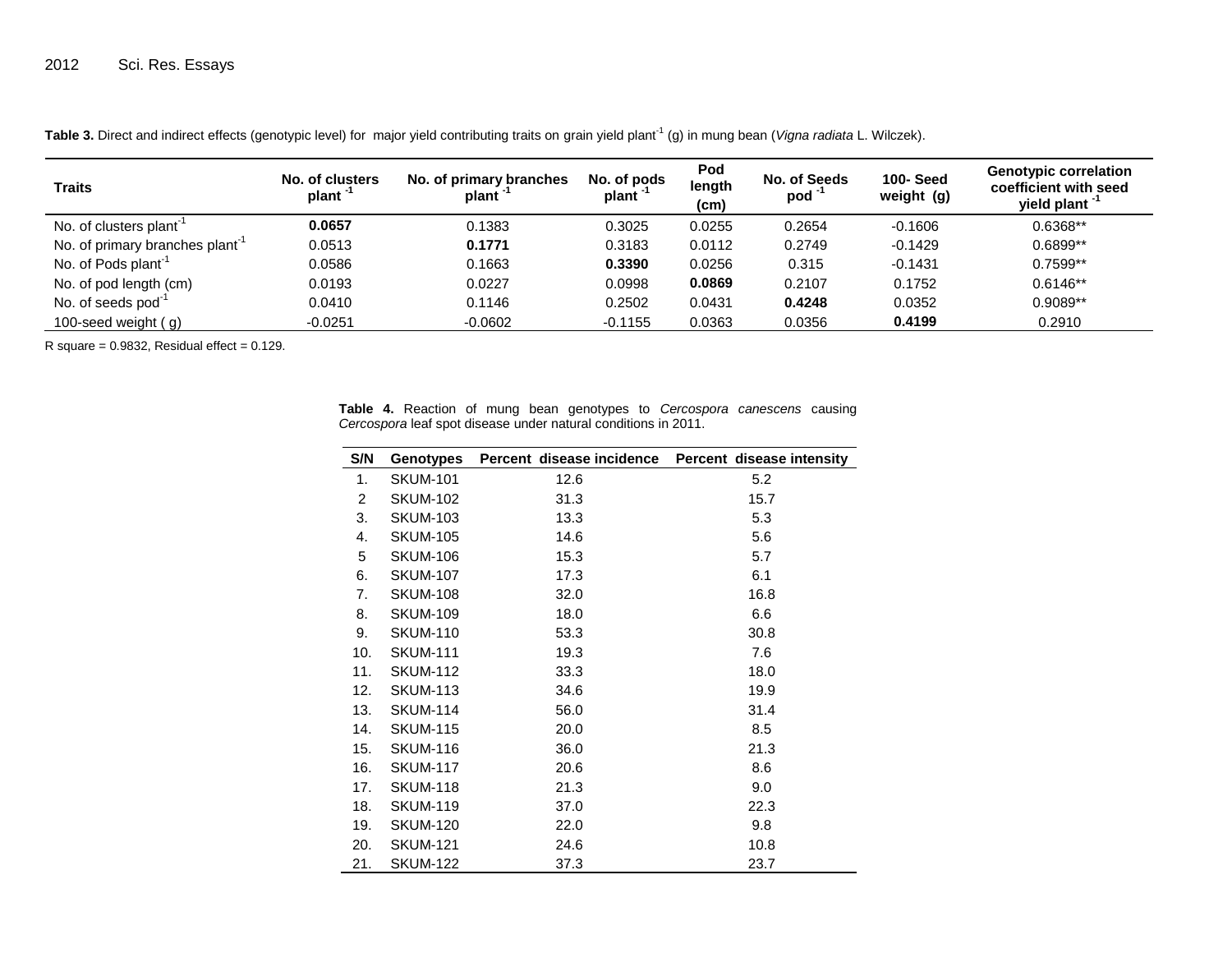**Table 4.** Contd.

| 22. | <b>SKUM-123</b>        | 38.7 | 24.5  |
|-----|------------------------|------|-------|
| 23. | <b>SKUM-124</b>        | 25.3 | 11.7  |
| 24. | <b>SKUM-125</b>        | 40.0 | 25.4  |
| 25. | <b>SKUM-126</b>        | 26.0 | 11.8  |
| 26. | <b>SKUM-127</b>        | 42.0 | 25.8  |
| 27. | <b>SKUM-130</b>        | 43.3 | 26.0  |
| 28. | <b>SKUM-131</b>        | 46.7 | 26.6  |
| 29. | <b>SKUM-132</b>        | 26.6 | 12.8  |
| 30. | <b>SKUM-133</b>        | 57.3 | 32.5  |
| 31. | <b>SKUM-134</b>        | 48.7 | 26.9  |
| 32. | <b>SKUM-135</b>        | 50.0 | 28.0  |
| 33. | <b>SKUM-136</b>        | 52.0 | 28.6  |
| 34. | <b>SKUM-137</b>        | 28.6 | 12.9  |
| 35  | <b>Shalimar Mung-1</b> | 30.6 | 14.2  |
| 36  | Local cultivar         | 54.8 | 32.50 |

**Table 5.** Grouping of mung bean genotypes (*Vigna radiata* LWilczek) in to different reaction categories based on per cent disease intensity.

| <b>Reaction</b>      | Category | <b>Percent disease</b><br>intensity | Genotypes                                                                                                                                                                                 |
|----------------------|----------|-------------------------------------|-------------------------------------------------------------------------------------------------------------------------------------------------------------------------------------------|
| Resistant            |          | $0.1$ to $5.0$                      | -NIL-                                                                                                                                                                                     |
| Moderate resistant   | MR       | 5.1 to 15.0                         | SKUM-101, SKUM-103, SKUM-105, SKUM-106, SKUM-107, SKUM-109, SKUM-111, SKUM-115, SKUM-117,<br>SKUM-118, SKUM-120, SKUM-121, SKUM-124, SKUM-126, SKUM-132, SKUM-137 and Shalimar Mungbean-1 |
| Moderate susceptible | MS.      | 15.1 to 30.0                        | SKUM-102, SKUM-108, SKUM-112, SKUM-113, SKUM-116, SKUM-119, SKUM-122, SKUM-1123, SKUM-125,<br>SKUM-1127, SKUM-1130, SKUM-131, SKUM-134, SKUM-135 and SKUM-136                             |
| Susceptible          |          | 30.1 to 50.0                        | SKUM-110, SKUM-114, SKUM-133 and Local cultivar                                                                                                                                           |
| Highly susceptible   | HS       | >50                                 | -Nil-                                                                                                                                                                                     |

Based on disease intensity, the assessed mung bean genotypes were grouped in to different categories (Table 5). None of the genotypes could be rated as tolerant, however seventeen genotypes viz., SKUM-101, SKUM-103, SKUM-105, SKUM-106, SKUM-107, SKUM-109, SKUM-111, SKUM-115, SKUM-117, SKUM-118, SKUM-

120, SKUM-121, SKUM-124, SKUM-126, SKUM-132, SKUM-137, Shalimar mung bean-1, were rated as moderately tolerant and fifteen other genotypes viz., SKUM-102, SKUM-108, SKUM-112,SKUM-113, SKUM-116, SKUM-119, SKUM-122, SKUM-123, SKUM-125, SKUM-127, SKUM-130, SKUM-131, SKUM-134, SKUM-135,SKUM-

136, as moderately susceptible. The other three genotypes viz, SKUM-110, SKUM-114, SKUM-133, were categorized as susceptible. Resistance to major biotic stresses including cercospora leaf spot (CLS) have been identified (Sarker et al., 2008). Hence efforts need to incorporate these sources into high yielding susceptible cultivars to